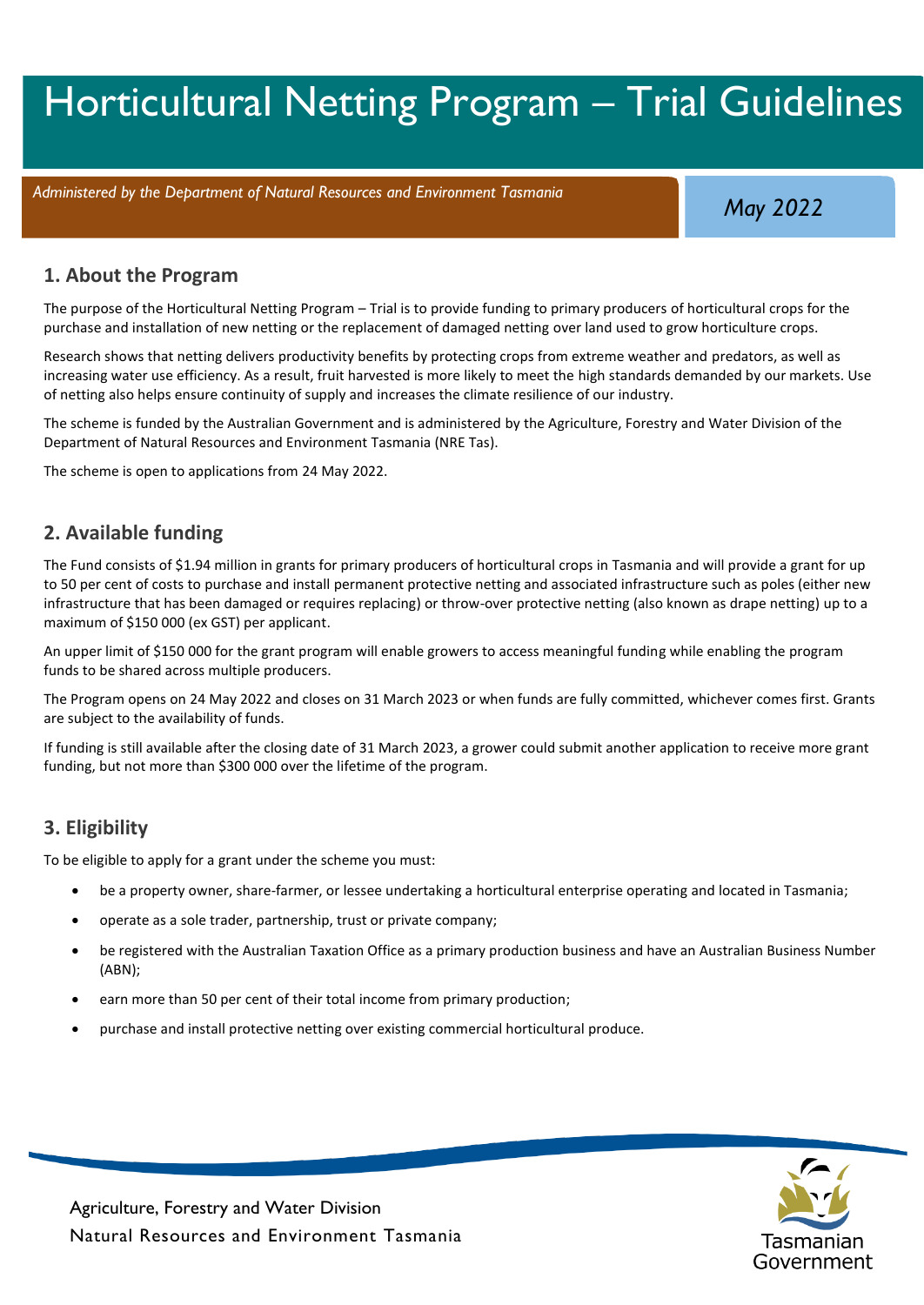# **4. Eligible Activities**

Eligible activities must be directly linked to buying and installing permanent protective or throw-over protective netting and associated support structures to increase horticultural productivity, by reducing the impacts of adverse weather events or animal predation, and to reduce water usage.

The land on which netting is to be installed must have an established use of horticultural production prior to 14 December 2021.

All activities and goods must be supplied by an appropriately qualified third-party supplier or contractor and must be paid in full. The third-party supplier must confirm that the netting is appropriate for adverse weather protection, such as hail protection.

Examples of eligible activities are:

- buying permanent protective netting and associated infrastructure such as poles (either new infrastructure or to replace existing infrastructure that has been damaged or requires replacing);
- contracting someone to install permanent protective netting and associated infrastructure;
- contracting someone to do preparatory work necessary to install permanent protective netting (for example, removing existing netting;
- buying throw-over protected netting (drape netting). The preference for this program is for permanent netting structures, however drape netting may be considered in special circumstances (on a case-by-case basis only). If your application is for drape netting only, then you will need to discuss the suitability of your project proposal with NRE Tas before an application is submitted.

### **5. Ineligible Activities**

The subsidy does not apply to:

- projects that have already received assistance from State or Australian Government grants to achieve the same objectives;
- projects where insurance has been claimed for damaged netting and/or associated support structures;
- purchases or work before 14 December 2021;
- feasibility studies, business cases, reports and development plans;
- costs associated with preparing applications for funding;
- operational costs by the applicant, including wages, utilities, self-installation, repairs and maintenance;
- netting purchased and/or installed for grapes used for wine-production.

#### **6. Co-Contributions**

To be eligible for funding under the Program the applicant is required to make a cash co-contribution of at least 50 per cent of the total project costs.

Financial co-contributions can include cash contributions from the applicant and other parties including individuals, financial institutions and businesses, but cannot include contributions from other Australian Government and Tasmanian grant programs.

Applicants must provide evidence of support for financial co-contributions at the time of application (for example, a letter from the co-contributor detailing the value and nature of the commitment, and any conditions relating to the co-contribution commitment). Such commitments must be confirmed in writing before execution of a Grant Deed, or become a special condition of the Grant Deed prior to any funding paid.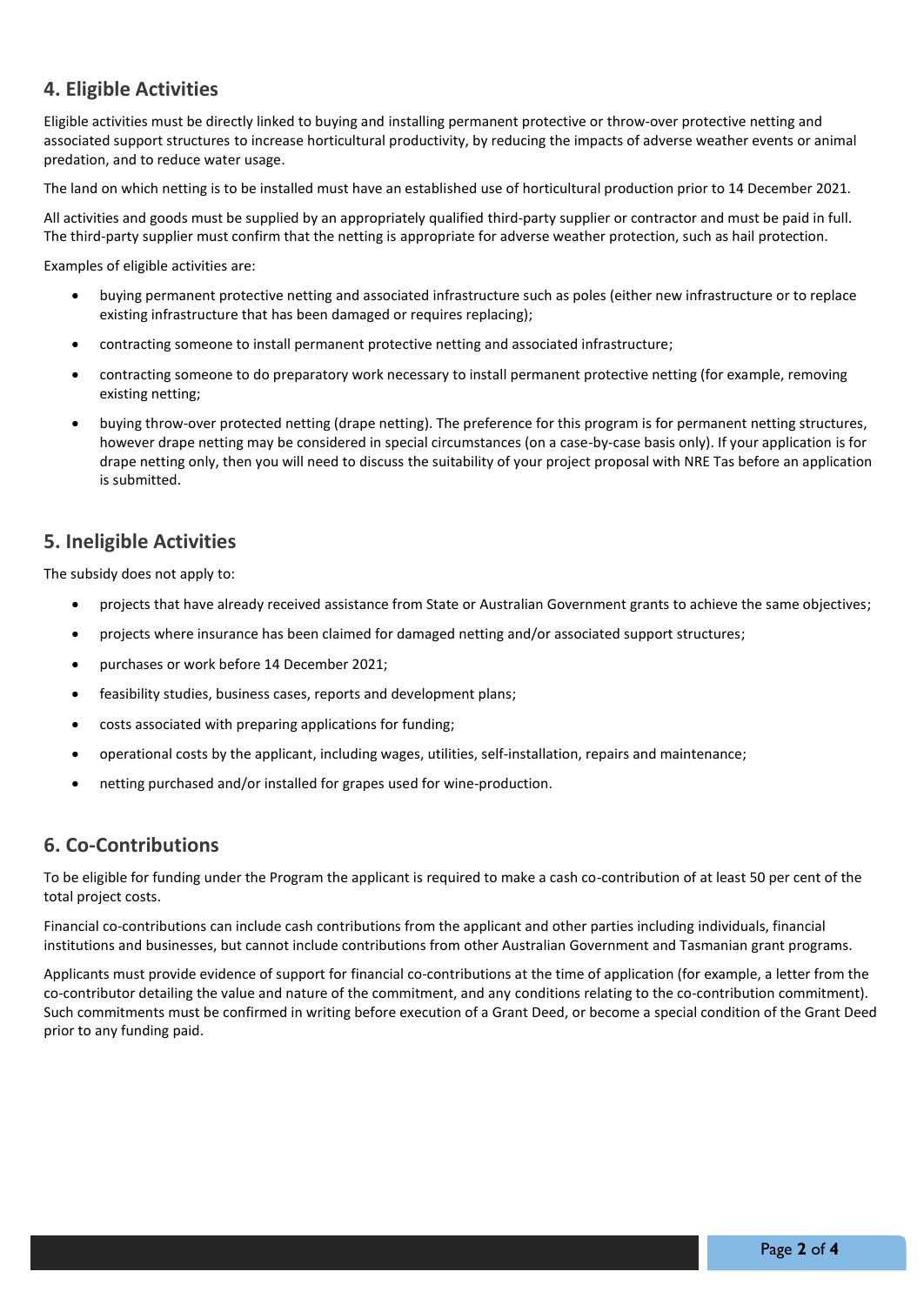# **7. How to Apply**

Applicants must complete the Tasmanian Horticultural Netting Program – Trial Application Form via NRE Tasmania SmartyGrants online application platform. <https://nre.smartygrants.com.au/>

Applications must include the following information:

- Written quote or a written estimate from an authorised netting company confirming total project specifications. Applications will need to demonstrate that the proposed netting and associated support structures are designed to ensure they meet all relevant planning and building regulations and other regulations within your area (if applicable). Relevant approvals will be required before grant funds are paid.
- Evidence of ownership structure for the land parcel proposed for this project (registered owners, share farmers or lease holders) for example, a copy of Council rates.
- Financial Statements for your primary production business for the past two financial years. If you have not completed your financial statements for the last financial year, please provide copies of your financial statements for the two prior financial years. If your business has not been operational for the past two financial years, then a balance sheet and profit and loss statement for year to date certified by the business' Accountant indicating that the management accounts fairly present the entity's financial performance and that in the Director/owner's opinion there are reasonable grounds to believe that the company/business will be able to pay its debts as and when they become due and payable may be accepted in special circumstances only.
- Evidence of sufficient funding to fund your co-contribution e.g. Bank statements or letter from your financier. If the commitment is not confirmed in writing before execution of the Grant Deed it will become a special condition of the Grant Deed prior to any funding being paid.
- A project overview, which includes a detailed description of the project scope, project location, map demarcating the area to be netted, crops protected and area (in hectares) to be covered, project budget and an outline of the key project milestones with the relevant timeline.

The above information is mandatory and is the minimum requirement for submitting a complete application.

#### **8. Assessment Process**

Applications will be assessed strictly in the order they are received by NRE Tas. Incomplete applications will not be accepted.

Applications will be assessed against the eligibility criteria of the program.

NRE Tas reserves the right to request further information from the applicant, or from any business or individual engaged by the applicant, to help assess the application and to verify any information in the application. If this information is not provided, NRE Tas may refuse your application.

Should the application meet all essential criteria, they will also undergo a comprehensive due diligence process to determine the applicant's financial capability and the project's commercial feasibility.

The assessment will also consider whether a project, or elements of a project, are more appropriately considered for funding by other State, Commonwealth and/or Local Government or industry sources.

You will not be eligible to apply for funding under the Program if you have not met all the terms and conditions placed on any previous Tasmanian Government funding, grant, or concessional loan provided to you.

# **9. Successful Applications**

If successful, applicants will be required to enter into a Grant Deed with the Government of Tasmania in order to receive assistance.

Successful applicants will be expected to meet all terms and conditions of the Grant Deed, including governance and reporting requirements. Applicants must comply with all Australian and State legislation, regulations, and codes in the delivery of the Program.

Grant payments will be made on a reimbursement basis on milestones agreed in the Grant Deed upon presentation of paid invoices for approved project expenditure, including evidence of eligible applicant contributions. Verification of milestone completion may be undertaken via physical inspections by NRE Tas Officers. Payments will be made after a milestone is accepted as completed by NRE Tas.

Final payments are made on receipt of a final report evidencing project completion to the satisfaction of NRE Tas.